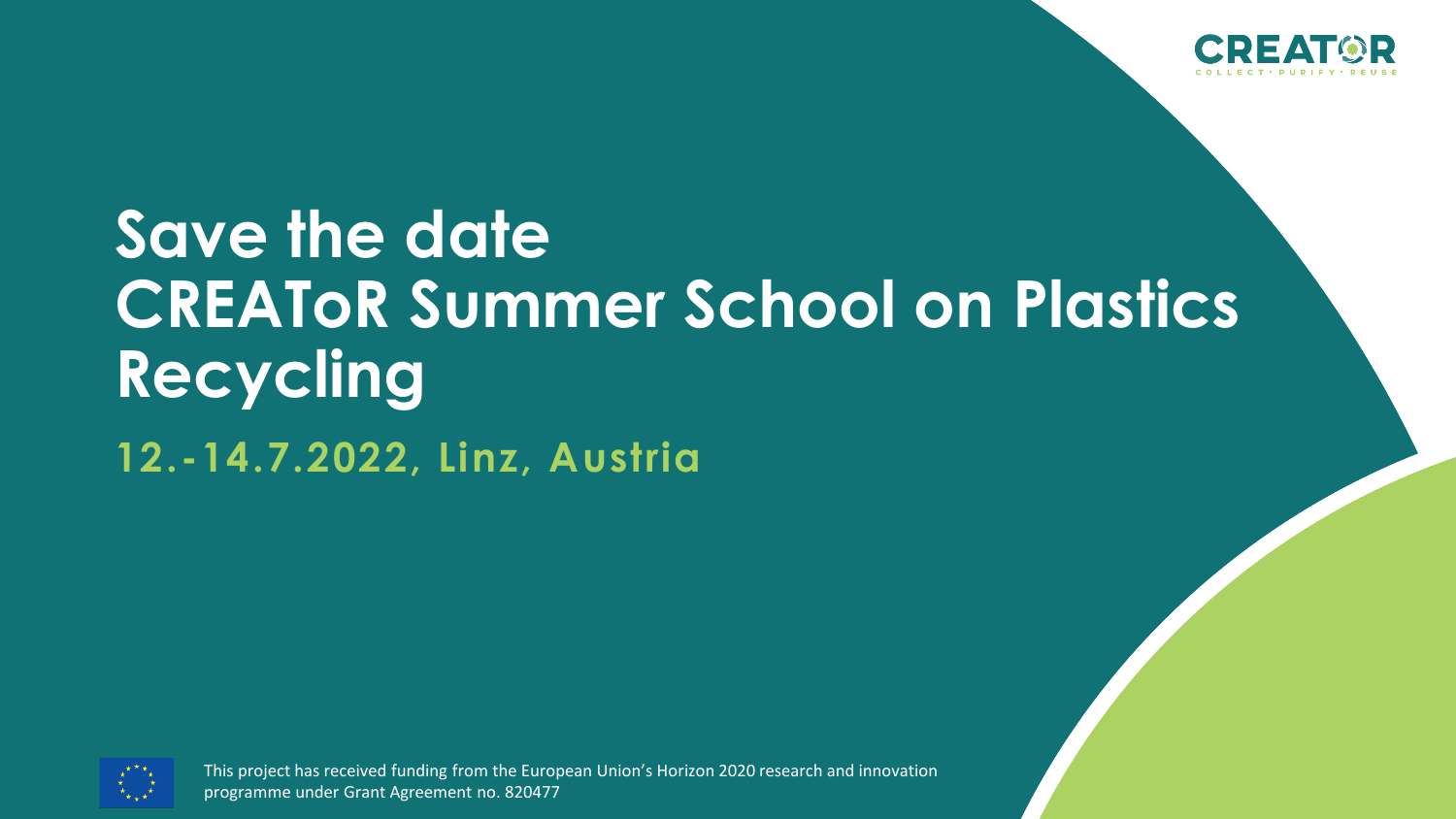## **Summer School Agenda**

### **Three days on plastics recycling**

#### **Lectures on:**

- 
- How does plastics' recycling work in general?
- What are the different possibilities for recycling?
- How do logistics and supply chains work for recycling?
- Ectures on:<br>
Why are plastics used in so many applications?<br>
Why are plastics used in so many applications?<br>
How does plastics' recycling work in general?<br>
What is the different possibilities for recycling?<br>
How  $\blacksquare$  How to get plastics back to products?  $\blacksquare$  How to reuse plastics in new products?

Social program:<br>Prisiting the gram:<br>Or Linz and Ars

■ What is the legal and regulatory framework?

#### **Site visits:**

- Live demonstration of plastics' recycling machine
- Insight into a waste logistic center and a recycling plant
- See how recycling machines are constructed



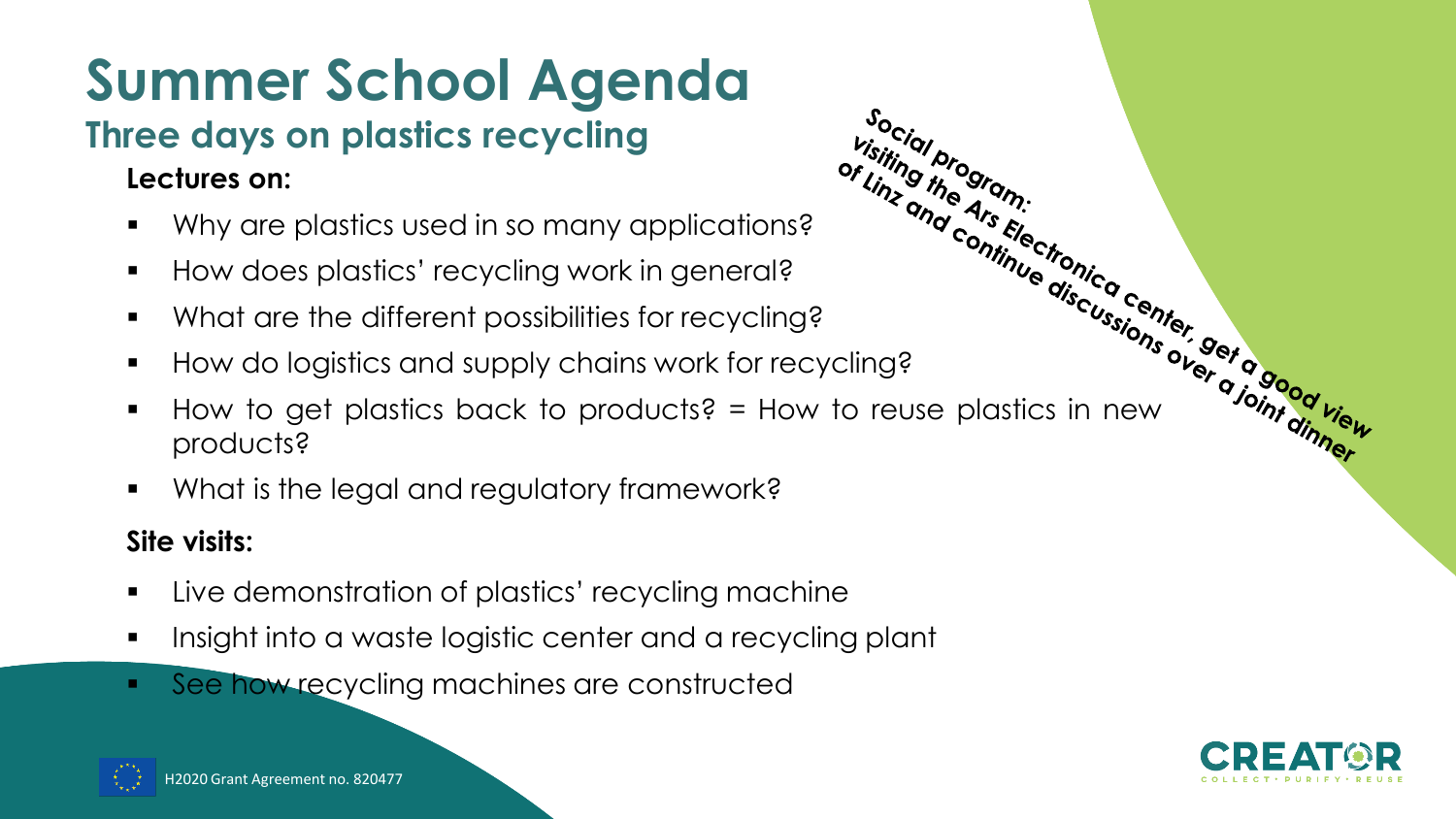## **Summer School**

#### **Our lecturers**



Stephanie Haider, Recycling Process Engineer & Analytics



Moritz Jäger-Roschko, Researcher Sustainable Logistics and Supply Chain



Mathilde Taveau, Plastics Recyclers Europe





Jörg Fischer, Professor for Plastic Materials and Testing



H2020 Grant Agreement no. 820477

Christoph Burgstaller, Professor for Sustainable Plastics Engineering

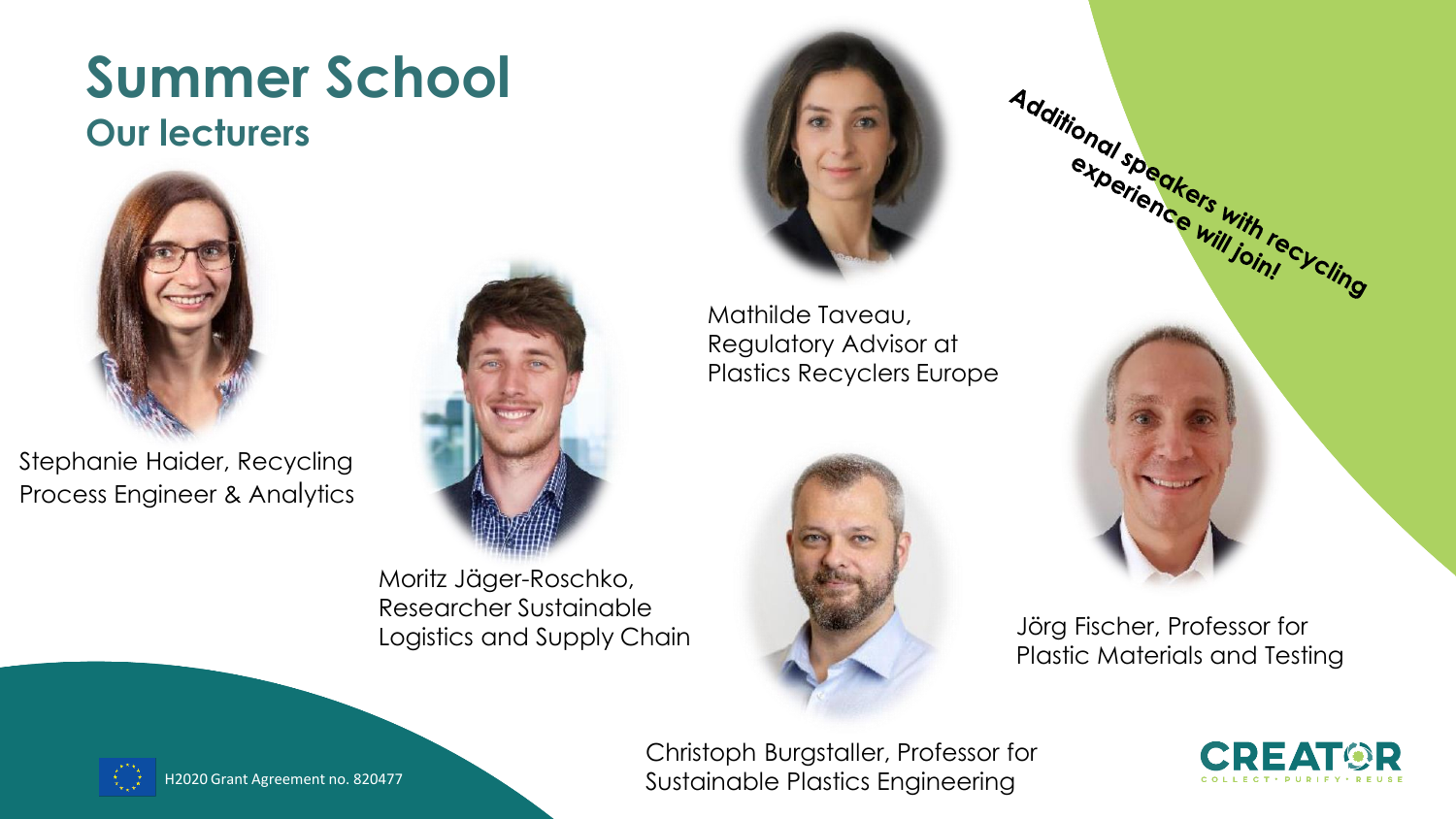## **Organisation**

#### **Target group**

**•** PhD students with a background in chemical or plastics engineering, technical studies, people who are interested in the topic of recycling

#### **Application**

■ For further information or application, please sent your CV and complement the following sentence "I am interested in plastics recycling because…" to Irma Mikonsaari (irma.mikonsaari@ict.fraunhofer.de)

#### **Cost, programme, miscellaneous**

- The Summer School costs 120 €/person, and includes visits, lectures, dinner, lunches and breaks and the social events
- Travel and accommodation is not included in the price and must be paid by the participants
- **The programme will start with a welcome on the evening of 11<sup>th</sup> July, and** will end in the evening of 14<sup>th</sup> July



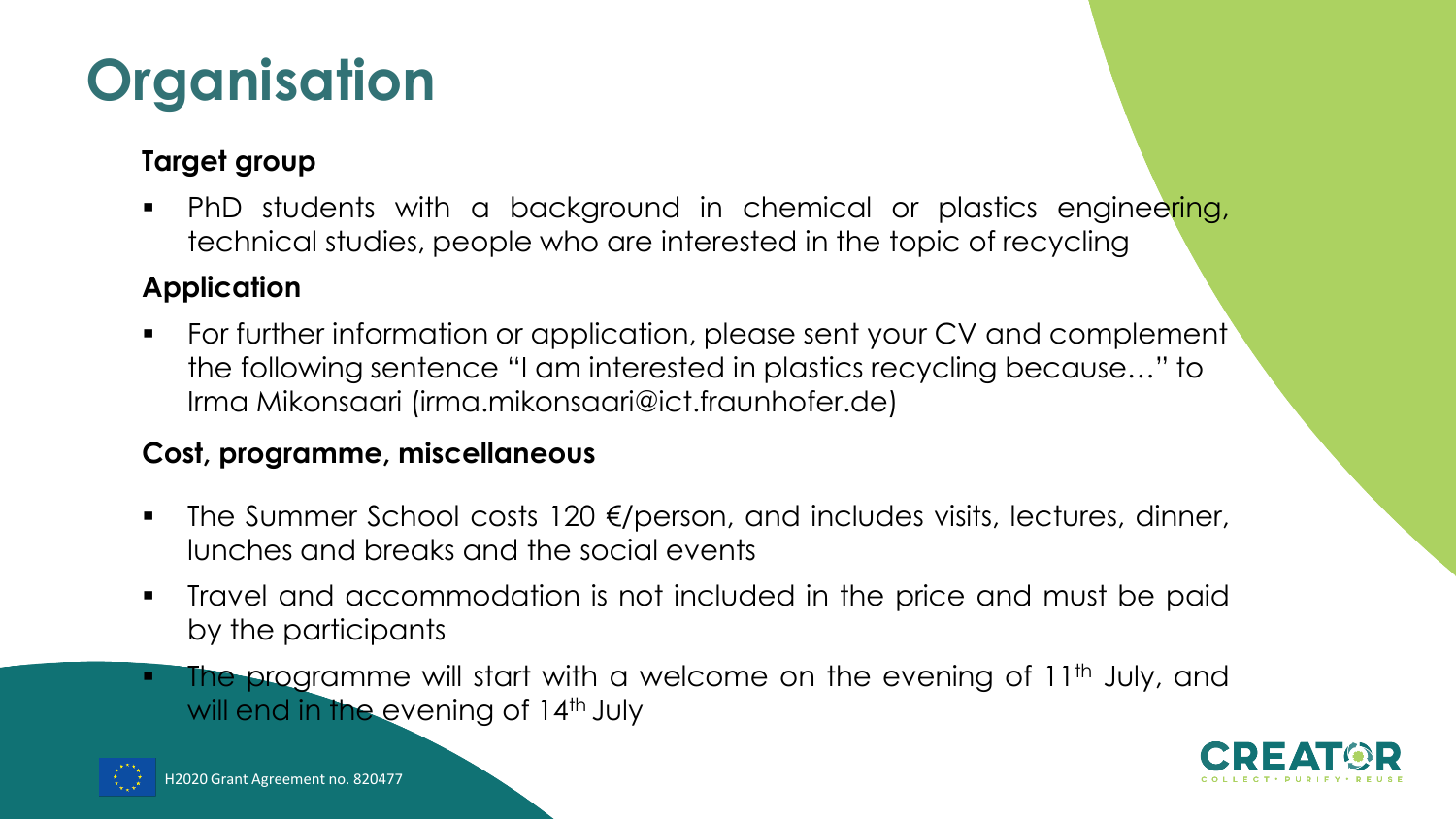**CREATOR** COLLECT. PURIFY. REUSE

THE PROCESS



- 
- **Removal** of flame retardants  $\bullet$
- Reuse of secondary raw materials ۰

collection of waste

DEVELOP

separation of polymer parts



continuous extraction for removal of Br flame retardant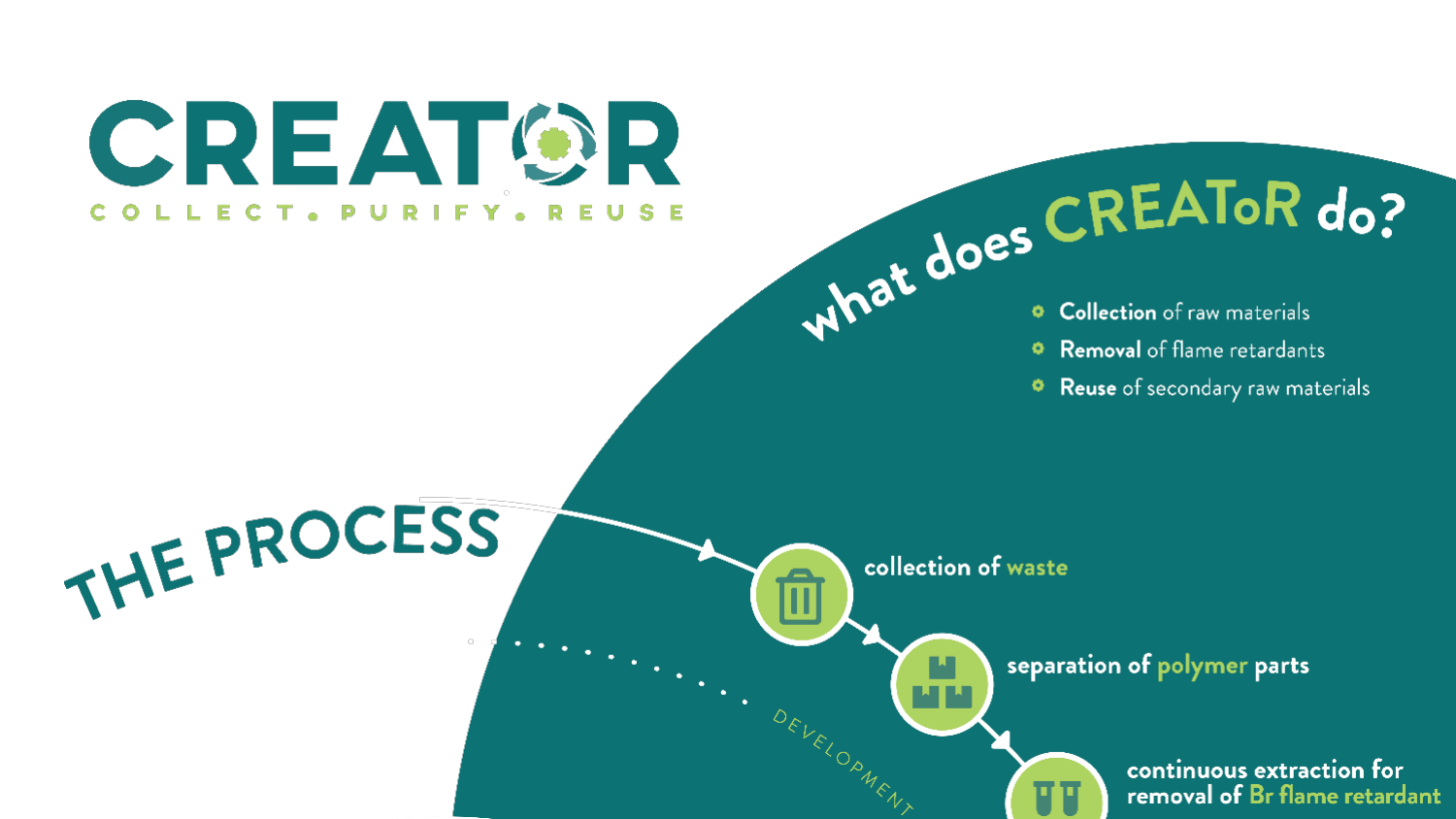NOVATION

#### A new, cost-effective approach



Consideration of the whole value chain for various polymers ABS, PC, PA, PS



Chracterisation and sorting of large polymer parts containing brominated flame retardants at kg scale

Removal of Br-FR down to 0,1 wt-% in continuous process at kg scale

### **MARKET INTEGRATION**

CREAToR delivers solutions to various steps of the production chain





electrical & aeronautics electronic industry equipment



automotive

industry



recyclers



polymer parts

manufacturers

ORTHERY CONCEPT. labelling of<br>Br free material Sorting line with ш LIBS technology (Laser-Induced CHNOLOGIES **Breakdown Spectroscopy)** for characterisation

Extractive extrusion with super critical CO<sub>2</sub> and **NADES** ionic liquids for the purification

Re-additivation for the re-use (new flame retardants, processing additives)

Labeling of the material to ensure hazardous flame retardant content  $< 0.1$  wt-%

modification for reuse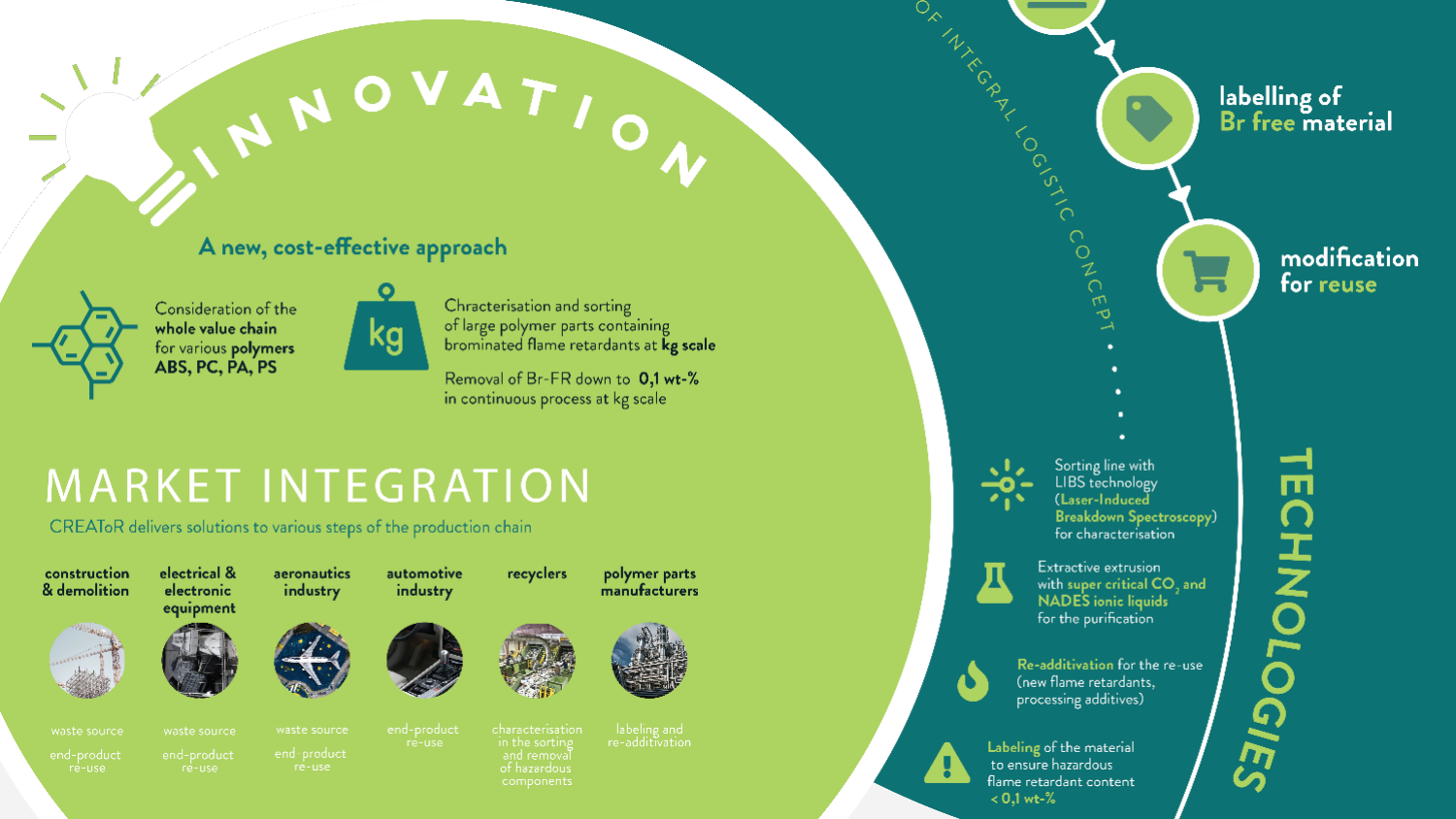

#### **RECYCLING**



RE-USE

#### LCA · DISSEMINATION · LEGAL